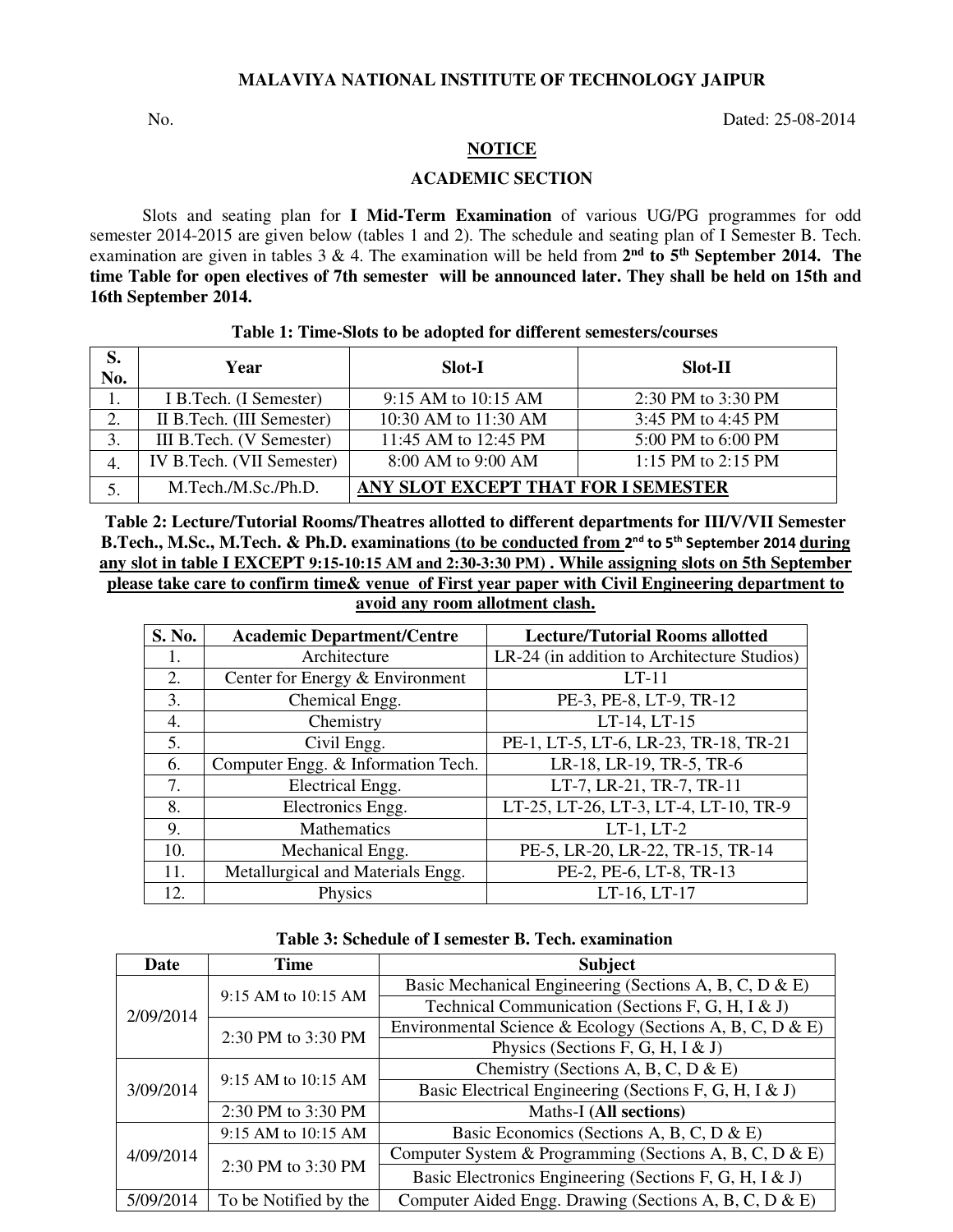| concerned       |  |
|-----------------|--|
| rtment<br>Jenat |  |